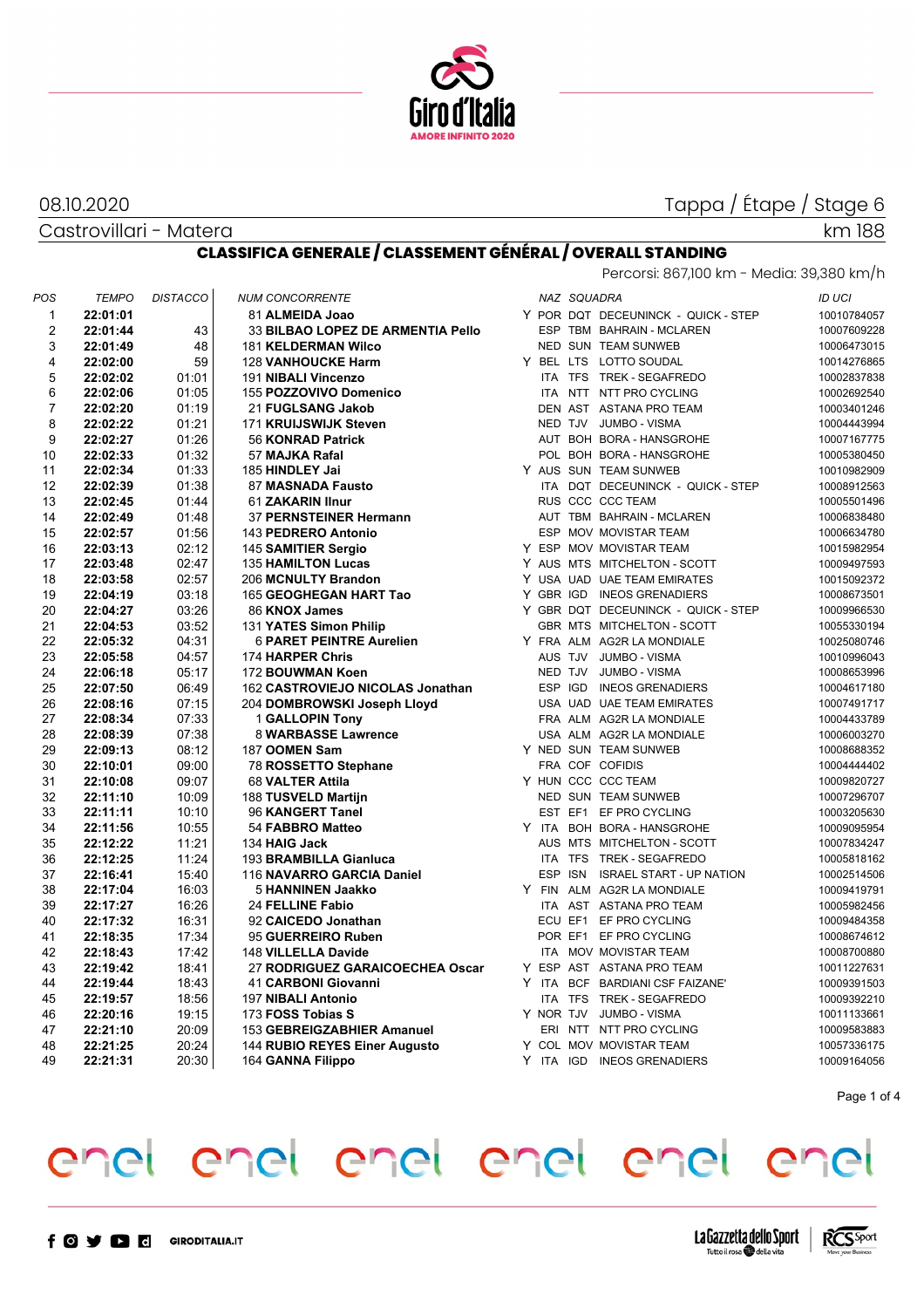

## Tappa / Étape / Stage 6

08.10.2020

Castrovillari - Matera

## km 188

### **CLASSIFICA GENERALE / CLASSEMENT GÉNÉRAL / OVERALL STANDING**

| POS | <b>TEMPO</b> | <b>DISTACCO</b> | <b>NUM CONCORRENTE</b>            |  | NAZ SQUADRA |                                         | <b>ID UCI</b> |
|-----|--------------|-----------------|-----------------------------------|--|-------------|-----------------------------------------|---------------|
| 50  | 22:22:40     | 21:39           | 65 KOCHETKOV Pavel                |  |             | RUS CCC CCC TEAM                        | 10003223414   |
| 51  | 22:23:23     | 22:22           | 63 DE LA PARTE Victor             |  |             | ESP CCC CCC TEAM                        | 10007452816   |
| 52  | 22:23:25     | 22:24           | 196 MOSCA Jacopo                  |  |             | ITA TFS TREK - SEGAFREDO                | 10007733914   |
| 53  | 22:25:20     | 24:19           | <b>194 CICCONE Giulio</b>         |  |             | ITA TFS TREK - SEGAFREDO                | 10009709175   |
| 54  | 22:25:26     | 24:25           | 84 HONORE Mikkel Frolich          |  |             | Y DEN DQT DECEUNINCK - QUICK - STEP     | 10009637033   |
| 55  | 22:25:48     | 24:47           | 88 SERRY Pieter                   |  |             | BEL DQT DECEUNINCK - QUICK - STEP       | 10007158580   |
| 56  | 22:26:15     | 25:14           | 124 HAGEN Carl Fredrik            |  |             | NOR LTS LOTTO SOUDAL                    | 10088502578   |
| 57  | 22:26:18     | 25:17           | <b>142 CATALDO Dario</b>          |  |             | ITA MOV MOVISTAR TEAM                   | 10003092765   |
| 58  | 22:27:18     | 26:17           | 168 SWIFT Ben                     |  |             | GBR IGD INEOS GRENADIERS                | 10004563327   |
| 59  | 22:27:23     | 26:22           | 201 ULISSI Diego                  |  |             | ITA UAD UAE TEAM EMIRATES               | 10005467952   |
| 60  | 22:27:25     | 26:24           | 38 TRATNIK Jan                    |  |             | SLO TBM BAHRAIN - MCLAREN               | 10006486452   |
| 61  | 22:27:30     | 26:29           | 121 ARMEE Sander                  |  |             | BEL LTS LOTTO SOUDAL                    | 10005708533   |
| 62  | 22:27:36     | 26:35           | 176 PFINGSTEN Christoph           |  |             | GER TJV JUMBO - VISMA                   | 10003236043   |
| 63  | 22:27:45     | 26:44           | 211 VISCONTI Giovanni             |  |             | ITA THR VINI ZABU' - BRADO - KTM        | 10003105600   |
| 64  | 22:28:16     | 27:15           | <b>36 PADUN Mark</b>              |  |             | Y UKR TBM BAHRAIN - MCLAREN             | 10010096569   |
| 65  | 22:28:31     | 27:30           | 25 GREGAARD WILSLY Jonas          |  |             | Y DEN AST ASTANA PRO TEAM               | 10009765860   |
| 66  | 22:28:47     | 27:46           | 137 HOWSON Damien                 |  |             | AUS MTS MITCHELTON - SCOTT              | 10006720161   |
| 67  | 22:29:58     | 28:57           | 218 ZARDINI Edoardo               |  |             | ITA THR VINI ZABU' - BRADO - KTM        | 10005658114   |
| 68  | 22:30:39     | 29:38           | 58 POLJANSKI Pawel                |  |             | POL BOH BORA - HANSGROHE                | 10005866662   |
| 69  | 22:31:03     | 30:02           | 192 BERNARD Julien                |  |             | FRA TFS TREK - SEGAFREDO                | 10010034935   |
| 70  | 22:31:32     | 30:31           | 2 BIDARD Francois                 |  |             | FRA ALM AG2R LA MONDIALE                | 10009363817   |
| 71  | 22:31:57     | 30:56           | <b>75 HANSEN Jesper</b>           |  |             | DEN COF COFIDIS                         | 10006828174   |
| 72  | 22:31:57     | 30:56           | <b>32 BATTAGLIN Enrico</b>        |  |             | ITA TBM BAHRAIN - MCLAREN               | 10005467447   |
| 73  | 22:32:29     | 31:28           | <b>4 GASTAUER Ben</b>             |  |             | LUX ALM AG2R LA MONDIALE                | 10003272015   |
| 74  | 22:32:34     | 31:33           | <b>3 BOUCHARD Geoffrey</b>        |  |             | FRA ALM AG2R LA MONDIALE                | 10011942704   |
| 75  | 22:33:11     | 32:10           | 195 CONCI Nicola                  |  |             | Y ITA TFS TREK-SEGAFREDO                | 10014404985   |
| 76  | 22:34:09     | 33:08           | 122 DE GENDT Thomas               |  |             | BEL LTS LOTTO SOUDAL                    | 10004816739   |
| 77  | 22:35:11     | 34:10           | 67 ROSSKOPF Joseph                |  |             | USA CCC CCC TEAM                        | 10006002967   |
| 78  | 22:35:31     | 34:30           | 167 PUCCIO Salvatore              |  |             | ITA IGD INEOS GRENADIERS                | 10005587887   |
| 79  | 22:36:24     | 35:23           | <b>151 MEINTJES Louis</b>         |  |             | RSA NTT NTT PRO CYCLING                 | 10007524251   |
| 80  | 22:36:45     | 35:44           | 183 HAGA Chad                     |  |             | USA SUN TEAM SUNWEB                     | 10007881333   |
| 81  | 22:37:10     | 36:09           | <b>184 HAMILTON Christopher</b>   |  |             | Y AUS SUN TEAM SUNWEB                   | 10011087686   |
| 82  | 22:37:35     | 36:34           | 7 VENDRAME Andrea                 |  |             | ITA ALM AG2R LA MONDIALE                | 10009392412   |
| 83  | 22:37:48     | 36:47           | 141 CARRETERO Hector              |  |             | Y ESP MOV MOVISTAR TEAM                 | 10015833818   |
| 84  | 22:39:06     | 38:05           | 146 SEPULVEDA Eduardo             |  |             | ARG MOV MOVISTAR TEAM                   | 10006564860   |
| 85  | 22:39:18     | 38:17           | <b>46 ROMANO Francesco</b>        |  |             | Y ITA BCF BARDIANI CSF FAIZANE'         | 10011133863   |
| 86  | 22:39:30     | 38:29           | 177 TOLHOEK Antwan                |  |             | NED TJV JUMBO - VISMA                   | 10009812542   |
| 87  | 22:40:20     | 39:19           | 154 O'CONNOR Ben                  |  |             | Y AUS NTT NTT PRO CYCLING               | 10009780513   |
| 88  | 22:40:44     | 39:43           | 166 NARVAEZ PRADO Jhonatan Manuel |  |             | Y ECU IGD INEOS GRENADIERS              | 10009637235   |
| 89  | 22:41:32     | 40:31           | <b>47 TONELLI Alessandro</b>      |  |             | ITA BCF BARDIANI CSF FAIZANE'           | 10007527786   |
| 90  | 22:41:48     | 40:47           | 102 FRANKINY Kilian               |  |             | SUI GFC GROUPAMA - FDJ                  | 10008672790   |
| 91  | 22:41:50     | 40:49           | <b>34 CAPECCHI Eros</b>           |  |             | ITA TBM BAHRAIN - MCLAREN               | 10003072557   |
| 92  | 22:43:13     | 42:12           | 18 RUMAC Josip                    |  |             | CRO ANS ANDRONI GIOCATTOLI - SIDERMEC   | 10007822729   |
| 93  | 22:43:28     | 42:27           | 156 SOBRERO Matteo                |  |             | Y ITA NTT NTT PRO CYCLING               | 10009976836   |
| 94  | 22:43:42     | 42:41           | <b>16 RAVANELLI Simone</b>        |  |             | Y ITA ANS ANDRONI GIOCATTOLI - SIDERMEC | 10010086970   |
| 95  | 22:43:50     | 42:49           | 214 ROTA Lorenzo                  |  |             | Y ITA THR VINI ZABU' - BRADO - KTM      | 10009393523   |
| 96  | 22:43:50     | 42:49           | 13 CEPEDA Jefferson               |  |             | Y ECU ANS ANDRONI GIOCATTOLI - SIDERMEC | 10016009832   |
| 97  | 22:45:18     |                 | 93 CLARKE Simon                   |  |             | AUS EF1 EF PRO CYCLING                  |               |
|     |              | 44:17           |                                   |  |             |                                         | 10003032949   |
| 98  | 22:45:24     | 44:23           | 203 CONTI Valerio                 |  |             | ITA UAD UAE TEAM EMIRATES               | 10007518692   |

Page 2 of 4

## enel enel enel enel enel enel

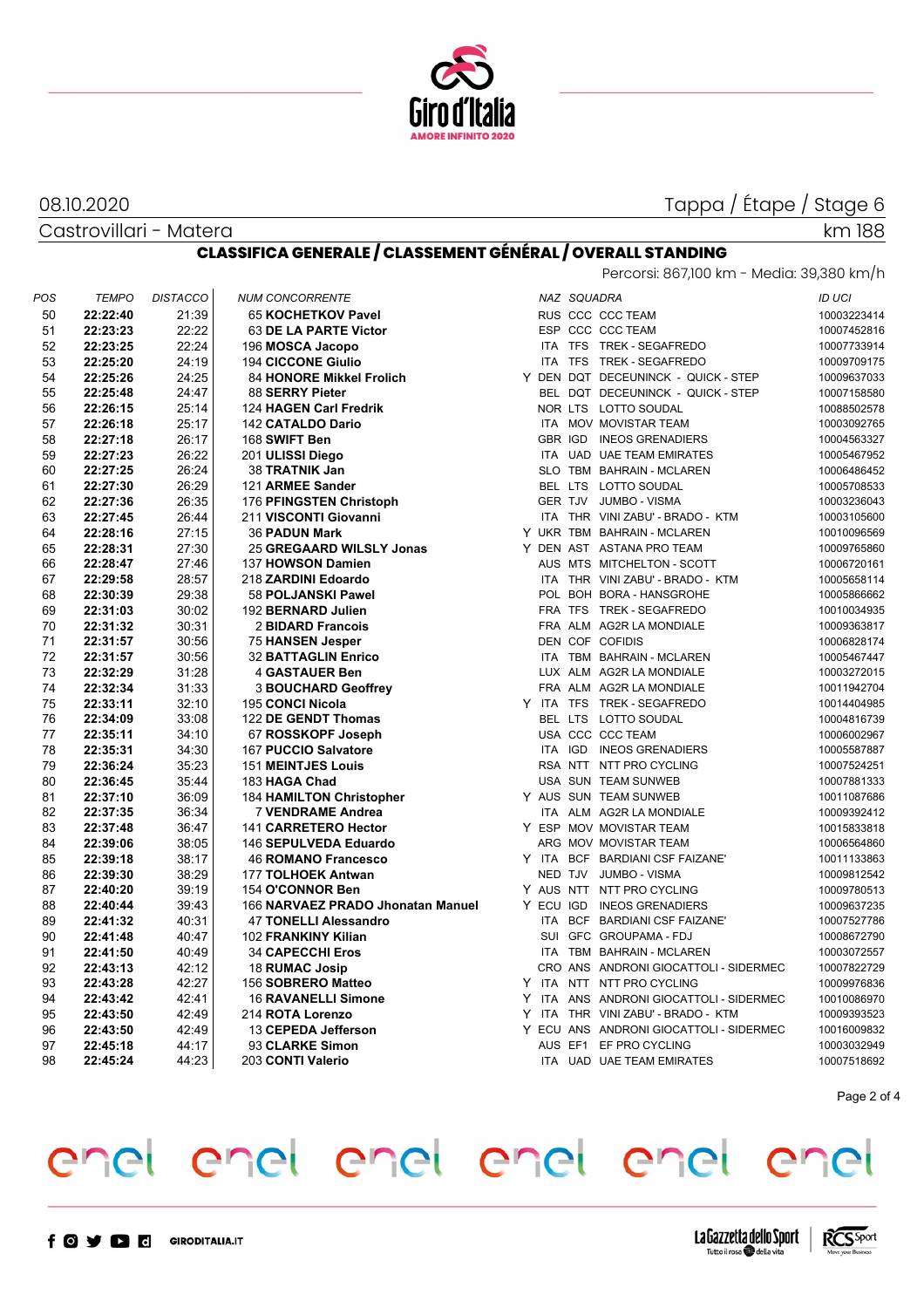

#### 08.10.2020

Castrovillari - Matera

## Tappa / Étape / Stage 6

#### km 188

### **CLASSIFICA GENERALE / CLASSEMENT GÉNÉRAL / OVERALL STANDING**

| Percorsi: 867,100 km - Media: 39,380 km/h |  |  |  |
|-------------------------------------------|--|--|--|
|                                           |  |  |  |

| 99<br>22:45:38<br>44:37<br>126 HOLMES Matthew<br>GBR LTS LOTTO SOUDAL<br>45:10<br>SUI NTT NTT PRO CYCLING<br>100<br>22:46:11<br>158 WYSS Danilo<br>10002909980<br>47:01<br>CAN ISN ISRAEL START - UP NATION<br>22:48:02<br>113 CATAFORD Alexander<br>101<br>47:01<br>AUS SUN TEAM SUNWEB<br>102<br>22:48:02<br><b>186 MATTHEWS Michael</b><br>10006291947<br>JPN TBM BAHRAIN - MCLAREN<br>103<br>22:49:12<br>48:11<br>31 ARASHIRO Yukiya<br>10004556253<br>ITA DQT DECEUNINCK - QUICK - STEP<br>104<br>22:49:49<br>48:48<br>82 BALLERINI Davide<br>10008661777<br>AUS IGD INEOS GRENADIERS<br>105<br>49:14<br>163 DENNIS Rohan<br>10005889193<br>22:50:15<br>ITA AST ASTANA PRO TEAM<br>106<br>22:51:31<br>50:30<br>22 BOARO Manuele<br>10003272520<br>Y DEN UAD UAE TEAM EMIRATES<br>107<br>50:39<br>202 BJERG Mikkel<br>10015825936<br>22:51:40<br>108<br>50:57<br>Y ITA LTS LOTTO SOUDAL<br>10014972538<br>22:51:58<br>127 OLDANI Stefano<br>109<br>51:07<br>ITA ANS ANDRONI GIOCATTOLI - SIDERMEC<br>10005390958<br>22:52:08<br>12 BISOLTI Alessandro<br>51:09<br>Y USA EF1 EF PRO CYCLING<br>110<br>22:52:10<br>91 BENNETT Sean<br>111<br>22:52:17<br>51:16<br><b>15 PELLAUD Simon</b><br>SUI ANS ANDRONI GIOCATTOLI - SIDERMEC<br>10007518894<br>SVK BOH BORA - HANSGROHE<br>112<br>22:52:28<br>51:27<br>51 SAGAN Peter<br>10005460373<br>Y POL CCC CCC TEAM<br>113<br>22:52:30<br>51:29<br>66 MALECKI Kamil<br>10008628637<br>114<br>22:54:50<br>53:49<br>138 MEYER Cameron<br>AUS MTS MITCHELTON - SCOTT<br>115<br>22:55:42<br>54:41<br>76 LE TURNIER Mathias<br>Y FRA COF COFIDIS<br>54:53<br>62 ČERNY Josef<br>CZE CCC CCC TEAM<br>116<br>10007523241<br>22:55:54<br>117<br>54:58<br>23 CONTRERAS PINZON Rodrigo<br>COL AST ASTANA PRO TEAM<br>10009360783<br>22:55:59<br>118<br>22:56:46<br>ITA ANS ANDRONI GIOCATTOLI - SIDERMEC<br>55:45<br>14 CHIRICO Luca<br>10007518086<br>119<br>22:57:22<br>56:21<br>106 SCOTSON Miles<br>AUS GFC GROUPAMA - FDJ<br>10007809894<br>120<br>ITA BCF BARDIANI CSF FAIZANE'<br>22:58:46<br>57:45<br><b>43 FIORELLI Filippo</b><br>121<br>POL BOH BORA - HANSGROHE<br>22:58:47<br>57:46<br>53 BODNAR Maciej<br>10003349312<br>122<br>58:14<br>Y AUS NTT NTT PRO CYCLING<br>22:59:15<br>157 SUNDERLAND Dylan<br>10010995841<br>123<br>22:59:24<br>58:23<br>175 MARTIN Tony<br>GER TJV JUMBO - VISMA<br>10002858652<br>USA EF1 EF PRO CYCLING<br>124<br>23:00:55<br>59:54<br>94 CRADDOCK G Lawson<br>10006885566<br>125<br>NED TJV JUMBO - VISMA<br>23:01:30<br>1:00:29<br>178 VAN EMDEN Jos<br>10004519978<br>ITA COF COFIDIS<br>126<br>1:00:34<br>10007890730<br>23:01:35<br>72 CONSONNI Simone<br>Y ITA ANS ANDRONI GIOCATTOLI - SIDERMEC<br>127<br>10013879771<br>23:01:54<br>1:00:53<br>11 BAIS Mattia<br>128<br>23:02:22<br>1:01:21<br>POL CCC CCC TEAM<br>10005750262<br>64 GRADEK Kamil<br>129<br>23:02:23<br>1:01:22<br><b>152 CAMPENAERTS Victor</b><br>BEL NTT NTT PRO CYCLING<br>10008913371<br>COL ANS ANDRONI GIOCATTOLI - SIDERMEC<br>130<br>23:03:06<br>1:02:05<br>17 RESTREPO VALENCIA Jhonatan<br>10009037552<br>FRA GFC GROUPAMA - FDJ<br>131<br>23:03:33<br>1:02:32<br>101 DEMARE Arnaud<br>10006467052<br>ITA THR VINI ZABU' - BRADO - KTM<br>132<br>23:04:44<br>1:03:43<br>213 FRAPPORTI Marco<br>10004501891<br>Y ITA BCF BARDIANI CSF FAIZANE'<br>133<br>23:05:10<br>1:04:09<br>48 ZANA Filippo<br>10015829370<br>GER ISN ISRAEL START - UP NATION<br>134<br>23:05:10<br>1:04:09<br>118 ZABEL Rick<br>10007506366<br>135<br>AUS COF COFIDIS<br>23:07:05<br>1:06:04<br>10005768248<br>74 HAAS Nathan<br>LTU GFC GROUPAMA - FDJ<br>136<br>23:07:26<br>1:06:25<br>105 KONOVALOVAS Ignatas<br>10002921805<br>ITA GFC GROUPAMA-FDJ<br>137<br>23:07:28<br>1:06:27<br>10003284543<br>103 GUARNIERI Jacopo<br>AUS MTS MITCHELTON - SCOTT<br>138<br>23:07:42<br>1:06:41<br>136 HEPBURN Michael<br>10006291442<br>139<br>1:06:44<br>ITA ISN ISRAEL START - UP NATION<br>10028417041<br>23:07:45<br>114 CIMOLAI Davide<br>140<br>23:07:48<br>1:06:47<br>97 MORTON Lachlan<br>AUS EF1 EF PRO CYCLING<br>10007597306<br>141<br>23:07:55<br>Y FRA GFC GROUPAMA-FDJ<br>10014624449<br>1:06:54<br>104 GUGLIELMI Simon<br>142<br>ITA BOH BORA - HANSGROHE<br>23:08:15<br>1.07:14<br>52 BENEDETTI Cesare<br>10004694073<br>143<br>FRA COF COFIDIS<br>23:08:26<br>1:07:25<br>73 EDET Nicolas<br>10006144831<br>144<br>1:07:44<br>Y AUS EF1 EF PRO CYCLING<br>23:08:45<br>98 WHELAN James<br>10046251200<br>145<br>23:09:10<br>1:08:09<br>216 VAN EMPEL Etienne<br>NED THR VINI ZABU' - BRADO - KTM<br>10008653592<br><b>GER SUN TEAM SUNWEB</b><br>146<br>23:09:24<br>1:08:23<br>182 DENZ Nico<br>Y SLO TBM BAHRAIN - MCLAREN<br>147<br>23:09:29<br>1:08:28<br>35 NOVAK Domen<br>10009372406 | POS | <b>TEMPO</b> | <b>DISTACCO</b> | <b>NUM CONCORRENTE</b> |  | NAZ SQUADRA | <b>ID UCI</b> |
|----------------------------------------------------------------------------------------------------------------------------------------------------------------------------------------------------------------------------------------------------------------------------------------------------------------------------------------------------------------------------------------------------------------------------------------------------------------------------------------------------------------------------------------------------------------------------------------------------------------------------------------------------------------------------------------------------------------------------------------------------------------------------------------------------------------------------------------------------------------------------------------------------------------------------------------------------------------------------------------------------------------------------------------------------------------------------------------------------------------------------------------------------------------------------------------------------------------------------------------------------------------------------------------------------------------------------------------------------------------------------------------------------------------------------------------------------------------------------------------------------------------------------------------------------------------------------------------------------------------------------------------------------------------------------------------------------------------------------------------------------------------------------------------------------------------------------------------------------------------------------------------------------------------------------------------------------------------------------------------------------------------------------------------------------------------------------------------------------------------------------------------------------------------------------------------------------------------------------------------------------------------------------------------------------------------------------------------------------------------------------------------------------------------------------------------------------------------------------------------------------------------------------------------------------------------------------------------------------------------------------------------------------------------------------------------------------------------------------------------------------------------------------------------------------------------------------------------------------------------------------------------------------------------------------------------------------------------------------------------------------------------------------------------------------------------------------------------------------------------------------------------------------------------------------------------------------------------------------------------------------------------------------------------------------------------------------------------------------------------------------------------------------------------------------------------------------------------------------------------------------------------------------------------------------------------------------------------------------------------------------------------------------------------------------------------------------------------------------------------------------------------------------------------------------------------------------------------------------------------------------------------------------------------------------------------------------------------------------------------------------------------------------------------------------------------------------------------------------------------------------------------------------------------------------------------------------------------------------------------------------------------------------------------------------------------------------------------------------------------------------------------------------------------------------------------------------------------------------------------------------------------------------------------------------------------------------------------------------------------------------------------------------------------------------------------------------------------------------------------------|-----|--------------|-----------------|------------------------|--|-------------|---------------|
|                                                                                                                                                                                                                                                                                                                                                                                                                                                                                                                                                                                                                                                                                                                                                                                                                                                                                                                                                                                                                                                                                                                                                                                                                                                                                                                                                                                                                                                                                                                                                                                                                                                                                                                                                                                                                                                                                                                                                                                                                                                                                                                                                                                                                                                                                                                                                                                                                                                                                                                                                                                                                                                                                                                                                                                                                                                                                                                                                                                                                                                                                                                                                                                                                                                                                                                                                                                                                                                                                                                                                                                                                                                                                                                                                                                                                                                                                                                                                                                                                                                                                                                                                                                                                                                                                                                                                                                                                                                                                                                                                                                                                                                                                                                                              |     |              |                 |                        |  |             | 10007962973   |
|                                                                                                                                                                                                                                                                                                                                                                                                                                                                                                                                                                                                                                                                                                                                                                                                                                                                                                                                                                                                                                                                                                                                                                                                                                                                                                                                                                                                                                                                                                                                                                                                                                                                                                                                                                                                                                                                                                                                                                                                                                                                                                                                                                                                                                                                                                                                                                                                                                                                                                                                                                                                                                                                                                                                                                                                                                                                                                                                                                                                                                                                                                                                                                                                                                                                                                                                                                                                                                                                                                                                                                                                                                                                                                                                                                                                                                                                                                                                                                                                                                                                                                                                                                                                                                                                                                                                                                                                                                                                                                                                                                                                                                                                                                                                              |     |              |                 |                        |  |             |               |
|                                                                                                                                                                                                                                                                                                                                                                                                                                                                                                                                                                                                                                                                                                                                                                                                                                                                                                                                                                                                                                                                                                                                                                                                                                                                                                                                                                                                                                                                                                                                                                                                                                                                                                                                                                                                                                                                                                                                                                                                                                                                                                                                                                                                                                                                                                                                                                                                                                                                                                                                                                                                                                                                                                                                                                                                                                                                                                                                                                                                                                                                                                                                                                                                                                                                                                                                                                                                                                                                                                                                                                                                                                                                                                                                                                                                                                                                                                                                                                                                                                                                                                                                                                                                                                                                                                                                                                                                                                                                                                                                                                                                                                                                                                                                              |     |              |                 |                        |  |             | 10007211730   |
|                                                                                                                                                                                                                                                                                                                                                                                                                                                                                                                                                                                                                                                                                                                                                                                                                                                                                                                                                                                                                                                                                                                                                                                                                                                                                                                                                                                                                                                                                                                                                                                                                                                                                                                                                                                                                                                                                                                                                                                                                                                                                                                                                                                                                                                                                                                                                                                                                                                                                                                                                                                                                                                                                                                                                                                                                                                                                                                                                                                                                                                                                                                                                                                                                                                                                                                                                                                                                                                                                                                                                                                                                                                                                                                                                                                                                                                                                                                                                                                                                                                                                                                                                                                                                                                                                                                                                                                                                                                                                                                                                                                                                                                                                                                                              |     |              |                 |                        |  |             |               |
|                                                                                                                                                                                                                                                                                                                                                                                                                                                                                                                                                                                                                                                                                                                                                                                                                                                                                                                                                                                                                                                                                                                                                                                                                                                                                                                                                                                                                                                                                                                                                                                                                                                                                                                                                                                                                                                                                                                                                                                                                                                                                                                                                                                                                                                                                                                                                                                                                                                                                                                                                                                                                                                                                                                                                                                                                                                                                                                                                                                                                                                                                                                                                                                                                                                                                                                                                                                                                                                                                                                                                                                                                                                                                                                                                                                                                                                                                                                                                                                                                                                                                                                                                                                                                                                                                                                                                                                                                                                                                                                                                                                                                                                                                                                                              |     |              |                 |                        |  |             |               |
|                                                                                                                                                                                                                                                                                                                                                                                                                                                                                                                                                                                                                                                                                                                                                                                                                                                                                                                                                                                                                                                                                                                                                                                                                                                                                                                                                                                                                                                                                                                                                                                                                                                                                                                                                                                                                                                                                                                                                                                                                                                                                                                                                                                                                                                                                                                                                                                                                                                                                                                                                                                                                                                                                                                                                                                                                                                                                                                                                                                                                                                                                                                                                                                                                                                                                                                                                                                                                                                                                                                                                                                                                                                                                                                                                                                                                                                                                                                                                                                                                                                                                                                                                                                                                                                                                                                                                                                                                                                                                                                                                                                                                                                                                                                                              |     |              |                 |                        |  |             |               |
|                                                                                                                                                                                                                                                                                                                                                                                                                                                                                                                                                                                                                                                                                                                                                                                                                                                                                                                                                                                                                                                                                                                                                                                                                                                                                                                                                                                                                                                                                                                                                                                                                                                                                                                                                                                                                                                                                                                                                                                                                                                                                                                                                                                                                                                                                                                                                                                                                                                                                                                                                                                                                                                                                                                                                                                                                                                                                                                                                                                                                                                                                                                                                                                                                                                                                                                                                                                                                                                                                                                                                                                                                                                                                                                                                                                                                                                                                                                                                                                                                                                                                                                                                                                                                                                                                                                                                                                                                                                                                                                                                                                                                                                                                                                                              |     |              |                 |                        |  |             |               |
|                                                                                                                                                                                                                                                                                                                                                                                                                                                                                                                                                                                                                                                                                                                                                                                                                                                                                                                                                                                                                                                                                                                                                                                                                                                                                                                                                                                                                                                                                                                                                                                                                                                                                                                                                                                                                                                                                                                                                                                                                                                                                                                                                                                                                                                                                                                                                                                                                                                                                                                                                                                                                                                                                                                                                                                                                                                                                                                                                                                                                                                                                                                                                                                                                                                                                                                                                                                                                                                                                                                                                                                                                                                                                                                                                                                                                                                                                                                                                                                                                                                                                                                                                                                                                                                                                                                                                                                                                                                                                                                                                                                                                                                                                                                                              |     |              |                 |                        |  |             |               |
|                                                                                                                                                                                                                                                                                                                                                                                                                                                                                                                                                                                                                                                                                                                                                                                                                                                                                                                                                                                                                                                                                                                                                                                                                                                                                                                                                                                                                                                                                                                                                                                                                                                                                                                                                                                                                                                                                                                                                                                                                                                                                                                                                                                                                                                                                                                                                                                                                                                                                                                                                                                                                                                                                                                                                                                                                                                                                                                                                                                                                                                                                                                                                                                                                                                                                                                                                                                                                                                                                                                                                                                                                                                                                                                                                                                                                                                                                                                                                                                                                                                                                                                                                                                                                                                                                                                                                                                                                                                                                                                                                                                                                                                                                                                                              |     |              |                 |                        |  |             |               |
|                                                                                                                                                                                                                                                                                                                                                                                                                                                                                                                                                                                                                                                                                                                                                                                                                                                                                                                                                                                                                                                                                                                                                                                                                                                                                                                                                                                                                                                                                                                                                                                                                                                                                                                                                                                                                                                                                                                                                                                                                                                                                                                                                                                                                                                                                                                                                                                                                                                                                                                                                                                                                                                                                                                                                                                                                                                                                                                                                                                                                                                                                                                                                                                                                                                                                                                                                                                                                                                                                                                                                                                                                                                                                                                                                                                                                                                                                                                                                                                                                                                                                                                                                                                                                                                                                                                                                                                                                                                                                                                                                                                                                                                                                                                                              |     |              |                 |                        |  |             |               |
|                                                                                                                                                                                                                                                                                                                                                                                                                                                                                                                                                                                                                                                                                                                                                                                                                                                                                                                                                                                                                                                                                                                                                                                                                                                                                                                                                                                                                                                                                                                                                                                                                                                                                                                                                                                                                                                                                                                                                                                                                                                                                                                                                                                                                                                                                                                                                                                                                                                                                                                                                                                                                                                                                                                                                                                                                                                                                                                                                                                                                                                                                                                                                                                                                                                                                                                                                                                                                                                                                                                                                                                                                                                                                                                                                                                                                                                                                                                                                                                                                                                                                                                                                                                                                                                                                                                                                                                                                                                                                                                                                                                                                                                                                                                                              |     |              |                 |                        |  |             |               |
|                                                                                                                                                                                                                                                                                                                                                                                                                                                                                                                                                                                                                                                                                                                                                                                                                                                                                                                                                                                                                                                                                                                                                                                                                                                                                                                                                                                                                                                                                                                                                                                                                                                                                                                                                                                                                                                                                                                                                                                                                                                                                                                                                                                                                                                                                                                                                                                                                                                                                                                                                                                                                                                                                                                                                                                                                                                                                                                                                                                                                                                                                                                                                                                                                                                                                                                                                                                                                                                                                                                                                                                                                                                                                                                                                                                                                                                                                                                                                                                                                                                                                                                                                                                                                                                                                                                                                                                                                                                                                                                                                                                                                                                                                                                                              |     |              |                 |                        |  |             | 10008862346   |
|                                                                                                                                                                                                                                                                                                                                                                                                                                                                                                                                                                                                                                                                                                                                                                                                                                                                                                                                                                                                                                                                                                                                                                                                                                                                                                                                                                                                                                                                                                                                                                                                                                                                                                                                                                                                                                                                                                                                                                                                                                                                                                                                                                                                                                                                                                                                                                                                                                                                                                                                                                                                                                                                                                                                                                                                                                                                                                                                                                                                                                                                                                                                                                                                                                                                                                                                                                                                                                                                                                                                                                                                                                                                                                                                                                                                                                                                                                                                                                                                                                                                                                                                                                                                                                                                                                                                                                                                                                                                                                                                                                                                                                                                                                                                              |     |              |                 |                        |  |             |               |
|                                                                                                                                                                                                                                                                                                                                                                                                                                                                                                                                                                                                                                                                                                                                                                                                                                                                                                                                                                                                                                                                                                                                                                                                                                                                                                                                                                                                                                                                                                                                                                                                                                                                                                                                                                                                                                                                                                                                                                                                                                                                                                                                                                                                                                                                                                                                                                                                                                                                                                                                                                                                                                                                                                                                                                                                                                                                                                                                                                                                                                                                                                                                                                                                                                                                                                                                                                                                                                                                                                                                                                                                                                                                                                                                                                                                                                                                                                                                                                                                                                                                                                                                                                                                                                                                                                                                                                                                                                                                                                                                                                                                                                                                                                                                              |     |              |                 |                        |  |             |               |
|                                                                                                                                                                                                                                                                                                                                                                                                                                                                                                                                                                                                                                                                                                                                                                                                                                                                                                                                                                                                                                                                                                                                                                                                                                                                                                                                                                                                                                                                                                                                                                                                                                                                                                                                                                                                                                                                                                                                                                                                                                                                                                                                                                                                                                                                                                                                                                                                                                                                                                                                                                                                                                                                                                                                                                                                                                                                                                                                                                                                                                                                                                                                                                                                                                                                                                                                                                                                                                                                                                                                                                                                                                                                                                                                                                                                                                                                                                                                                                                                                                                                                                                                                                                                                                                                                                                                                                                                                                                                                                                                                                                                                                                                                                                                              |     |              |                 |                        |  |             |               |
|                                                                                                                                                                                                                                                                                                                                                                                                                                                                                                                                                                                                                                                                                                                                                                                                                                                                                                                                                                                                                                                                                                                                                                                                                                                                                                                                                                                                                                                                                                                                                                                                                                                                                                                                                                                                                                                                                                                                                                                                                                                                                                                                                                                                                                                                                                                                                                                                                                                                                                                                                                                                                                                                                                                                                                                                                                                                                                                                                                                                                                                                                                                                                                                                                                                                                                                                                                                                                                                                                                                                                                                                                                                                                                                                                                                                                                                                                                                                                                                                                                                                                                                                                                                                                                                                                                                                                                                                                                                                                                                                                                                                                                                                                                                                              |     |              |                 |                        |  |             | 10004595558   |
|                                                                                                                                                                                                                                                                                                                                                                                                                                                                                                                                                                                                                                                                                                                                                                                                                                                                                                                                                                                                                                                                                                                                                                                                                                                                                                                                                                                                                                                                                                                                                                                                                                                                                                                                                                                                                                                                                                                                                                                                                                                                                                                                                                                                                                                                                                                                                                                                                                                                                                                                                                                                                                                                                                                                                                                                                                                                                                                                                                                                                                                                                                                                                                                                                                                                                                                                                                                                                                                                                                                                                                                                                                                                                                                                                                                                                                                                                                                                                                                                                                                                                                                                                                                                                                                                                                                                                                                                                                                                                                                                                                                                                                                                                                                                              |     |              |                 |                        |  |             | 10009498001   |
|                                                                                                                                                                                                                                                                                                                                                                                                                                                                                                                                                                                                                                                                                                                                                                                                                                                                                                                                                                                                                                                                                                                                                                                                                                                                                                                                                                                                                                                                                                                                                                                                                                                                                                                                                                                                                                                                                                                                                                                                                                                                                                                                                                                                                                                                                                                                                                                                                                                                                                                                                                                                                                                                                                                                                                                                                                                                                                                                                                                                                                                                                                                                                                                                                                                                                                                                                                                                                                                                                                                                                                                                                                                                                                                                                                                                                                                                                                                                                                                                                                                                                                                                                                                                                                                                                                                                                                                                                                                                                                                                                                                                                                                                                                                                              |     |              |                 |                        |  |             |               |
|                                                                                                                                                                                                                                                                                                                                                                                                                                                                                                                                                                                                                                                                                                                                                                                                                                                                                                                                                                                                                                                                                                                                                                                                                                                                                                                                                                                                                                                                                                                                                                                                                                                                                                                                                                                                                                                                                                                                                                                                                                                                                                                                                                                                                                                                                                                                                                                                                                                                                                                                                                                                                                                                                                                                                                                                                                                                                                                                                                                                                                                                                                                                                                                                                                                                                                                                                                                                                                                                                                                                                                                                                                                                                                                                                                                                                                                                                                                                                                                                                                                                                                                                                                                                                                                                                                                                                                                                                                                                                                                                                                                                                                                                                                                                              |     |              |                 |                        |  |             |               |
|                                                                                                                                                                                                                                                                                                                                                                                                                                                                                                                                                                                                                                                                                                                                                                                                                                                                                                                                                                                                                                                                                                                                                                                                                                                                                                                                                                                                                                                                                                                                                                                                                                                                                                                                                                                                                                                                                                                                                                                                                                                                                                                                                                                                                                                                                                                                                                                                                                                                                                                                                                                                                                                                                                                                                                                                                                                                                                                                                                                                                                                                                                                                                                                                                                                                                                                                                                                                                                                                                                                                                                                                                                                                                                                                                                                                                                                                                                                                                                                                                                                                                                                                                                                                                                                                                                                                                                                                                                                                                                                                                                                                                                                                                                                                              |     |              |                 |                        |  |             |               |
|                                                                                                                                                                                                                                                                                                                                                                                                                                                                                                                                                                                                                                                                                                                                                                                                                                                                                                                                                                                                                                                                                                                                                                                                                                                                                                                                                                                                                                                                                                                                                                                                                                                                                                                                                                                                                                                                                                                                                                                                                                                                                                                                                                                                                                                                                                                                                                                                                                                                                                                                                                                                                                                                                                                                                                                                                                                                                                                                                                                                                                                                                                                                                                                                                                                                                                                                                                                                                                                                                                                                                                                                                                                                                                                                                                                                                                                                                                                                                                                                                                                                                                                                                                                                                                                                                                                                                                                                                                                                                                                                                                                                                                                                                                                                              |     |              |                 |                        |  |             |               |
|                                                                                                                                                                                                                                                                                                                                                                                                                                                                                                                                                                                                                                                                                                                                                                                                                                                                                                                                                                                                                                                                                                                                                                                                                                                                                                                                                                                                                                                                                                                                                                                                                                                                                                                                                                                                                                                                                                                                                                                                                                                                                                                                                                                                                                                                                                                                                                                                                                                                                                                                                                                                                                                                                                                                                                                                                                                                                                                                                                                                                                                                                                                                                                                                                                                                                                                                                                                                                                                                                                                                                                                                                                                                                                                                                                                                                                                                                                                                                                                                                                                                                                                                                                                                                                                                                                                                                                                                                                                                                                                                                                                                                                                                                                                                              |     |              |                 |                        |  |             | 10010643207   |
|                                                                                                                                                                                                                                                                                                                                                                                                                                                                                                                                                                                                                                                                                                                                                                                                                                                                                                                                                                                                                                                                                                                                                                                                                                                                                                                                                                                                                                                                                                                                                                                                                                                                                                                                                                                                                                                                                                                                                                                                                                                                                                                                                                                                                                                                                                                                                                                                                                                                                                                                                                                                                                                                                                                                                                                                                                                                                                                                                                                                                                                                                                                                                                                                                                                                                                                                                                                                                                                                                                                                                                                                                                                                                                                                                                                                                                                                                                                                                                                                                                                                                                                                                                                                                                                                                                                                                                                                                                                                                                                                                                                                                                                                                                                                              |     |              |                 |                        |  |             |               |
|                                                                                                                                                                                                                                                                                                                                                                                                                                                                                                                                                                                                                                                                                                                                                                                                                                                                                                                                                                                                                                                                                                                                                                                                                                                                                                                                                                                                                                                                                                                                                                                                                                                                                                                                                                                                                                                                                                                                                                                                                                                                                                                                                                                                                                                                                                                                                                                                                                                                                                                                                                                                                                                                                                                                                                                                                                                                                                                                                                                                                                                                                                                                                                                                                                                                                                                                                                                                                                                                                                                                                                                                                                                                                                                                                                                                                                                                                                                                                                                                                                                                                                                                                                                                                                                                                                                                                                                                                                                                                                                                                                                                                                                                                                                                              |     |              |                 |                        |  |             |               |
|                                                                                                                                                                                                                                                                                                                                                                                                                                                                                                                                                                                                                                                                                                                                                                                                                                                                                                                                                                                                                                                                                                                                                                                                                                                                                                                                                                                                                                                                                                                                                                                                                                                                                                                                                                                                                                                                                                                                                                                                                                                                                                                                                                                                                                                                                                                                                                                                                                                                                                                                                                                                                                                                                                                                                                                                                                                                                                                                                                                                                                                                                                                                                                                                                                                                                                                                                                                                                                                                                                                                                                                                                                                                                                                                                                                                                                                                                                                                                                                                                                                                                                                                                                                                                                                                                                                                                                                                                                                                                                                                                                                                                                                                                                                                              |     |              |                 |                        |  |             |               |
|                                                                                                                                                                                                                                                                                                                                                                                                                                                                                                                                                                                                                                                                                                                                                                                                                                                                                                                                                                                                                                                                                                                                                                                                                                                                                                                                                                                                                                                                                                                                                                                                                                                                                                                                                                                                                                                                                                                                                                                                                                                                                                                                                                                                                                                                                                                                                                                                                                                                                                                                                                                                                                                                                                                                                                                                                                                                                                                                                                                                                                                                                                                                                                                                                                                                                                                                                                                                                                                                                                                                                                                                                                                                                                                                                                                                                                                                                                                                                                                                                                                                                                                                                                                                                                                                                                                                                                                                                                                                                                                                                                                                                                                                                                                                              |     |              |                 |                        |  |             |               |
|                                                                                                                                                                                                                                                                                                                                                                                                                                                                                                                                                                                                                                                                                                                                                                                                                                                                                                                                                                                                                                                                                                                                                                                                                                                                                                                                                                                                                                                                                                                                                                                                                                                                                                                                                                                                                                                                                                                                                                                                                                                                                                                                                                                                                                                                                                                                                                                                                                                                                                                                                                                                                                                                                                                                                                                                                                                                                                                                                                                                                                                                                                                                                                                                                                                                                                                                                                                                                                                                                                                                                                                                                                                                                                                                                                                                                                                                                                                                                                                                                                                                                                                                                                                                                                                                                                                                                                                                                                                                                                                                                                                                                                                                                                                                              |     |              |                 |                        |  |             |               |
|                                                                                                                                                                                                                                                                                                                                                                                                                                                                                                                                                                                                                                                                                                                                                                                                                                                                                                                                                                                                                                                                                                                                                                                                                                                                                                                                                                                                                                                                                                                                                                                                                                                                                                                                                                                                                                                                                                                                                                                                                                                                                                                                                                                                                                                                                                                                                                                                                                                                                                                                                                                                                                                                                                                                                                                                                                                                                                                                                                                                                                                                                                                                                                                                                                                                                                                                                                                                                                                                                                                                                                                                                                                                                                                                                                                                                                                                                                                                                                                                                                                                                                                                                                                                                                                                                                                                                                                                                                                                                                                                                                                                                                                                                                                                              |     |              |                 |                        |  |             |               |
|                                                                                                                                                                                                                                                                                                                                                                                                                                                                                                                                                                                                                                                                                                                                                                                                                                                                                                                                                                                                                                                                                                                                                                                                                                                                                                                                                                                                                                                                                                                                                                                                                                                                                                                                                                                                                                                                                                                                                                                                                                                                                                                                                                                                                                                                                                                                                                                                                                                                                                                                                                                                                                                                                                                                                                                                                                                                                                                                                                                                                                                                                                                                                                                                                                                                                                                                                                                                                                                                                                                                                                                                                                                                                                                                                                                                                                                                                                                                                                                                                                                                                                                                                                                                                                                                                                                                                                                                                                                                                                                                                                                                                                                                                                                                              |     |              |                 |                        |  |             |               |
|                                                                                                                                                                                                                                                                                                                                                                                                                                                                                                                                                                                                                                                                                                                                                                                                                                                                                                                                                                                                                                                                                                                                                                                                                                                                                                                                                                                                                                                                                                                                                                                                                                                                                                                                                                                                                                                                                                                                                                                                                                                                                                                                                                                                                                                                                                                                                                                                                                                                                                                                                                                                                                                                                                                                                                                                                                                                                                                                                                                                                                                                                                                                                                                                                                                                                                                                                                                                                                                                                                                                                                                                                                                                                                                                                                                                                                                                                                                                                                                                                                                                                                                                                                                                                                                                                                                                                                                                                                                                                                                                                                                                                                                                                                                                              |     |              |                 |                        |  |             |               |
|                                                                                                                                                                                                                                                                                                                                                                                                                                                                                                                                                                                                                                                                                                                                                                                                                                                                                                                                                                                                                                                                                                                                                                                                                                                                                                                                                                                                                                                                                                                                                                                                                                                                                                                                                                                                                                                                                                                                                                                                                                                                                                                                                                                                                                                                                                                                                                                                                                                                                                                                                                                                                                                                                                                                                                                                                                                                                                                                                                                                                                                                                                                                                                                                                                                                                                                                                                                                                                                                                                                                                                                                                                                                                                                                                                                                                                                                                                                                                                                                                                                                                                                                                                                                                                                                                                                                                                                                                                                                                                                                                                                                                                                                                                                                              |     |              |                 |                        |  |             |               |
|                                                                                                                                                                                                                                                                                                                                                                                                                                                                                                                                                                                                                                                                                                                                                                                                                                                                                                                                                                                                                                                                                                                                                                                                                                                                                                                                                                                                                                                                                                                                                                                                                                                                                                                                                                                                                                                                                                                                                                                                                                                                                                                                                                                                                                                                                                                                                                                                                                                                                                                                                                                                                                                                                                                                                                                                                                                                                                                                                                                                                                                                                                                                                                                                                                                                                                                                                                                                                                                                                                                                                                                                                                                                                                                                                                                                                                                                                                                                                                                                                                                                                                                                                                                                                                                                                                                                                                                                                                                                                                                                                                                                                                                                                                                                              |     |              |                 |                        |  |             |               |
|                                                                                                                                                                                                                                                                                                                                                                                                                                                                                                                                                                                                                                                                                                                                                                                                                                                                                                                                                                                                                                                                                                                                                                                                                                                                                                                                                                                                                                                                                                                                                                                                                                                                                                                                                                                                                                                                                                                                                                                                                                                                                                                                                                                                                                                                                                                                                                                                                                                                                                                                                                                                                                                                                                                                                                                                                                                                                                                                                                                                                                                                                                                                                                                                                                                                                                                                                                                                                                                                                                                                                                                                                                                                                                                                                                                                                                                                                                                                                                                                                                                                                                                                                                                                                                                                                                                                                                                                                                                                                                                                                                                                                                                                                                                                              |     |              |                 |                        |  |             |               |
|                                                                                                                                                                                                                                                                                                                                                                                                                                                                                                                                                                                                                                                                                                                                                                                                                                                                                                                                                                                                                                                                                                                                                                                                                                                                                                                                                                                                                                                                                                                                                                                                                                                                                                                                                                                                                                                                                                                                                                                                                                                                                                                                                                                                                                                                                                                                                                                                                                                                                                                                                                                                                                                                                                                                                                                                                                                                                                                                                                                                                                                                                                                                                                                                                                                                                                                                                                                                                                                                                                                                                                                                                                                                                                                                                                                                                                                                                                                                                                                                                                                                                                                                                                                                                                                                                                                                                                                                                                                                                                                                                                                                                                                                                                                                              |     |              |                 |                        |  |             |               |
|                                                                                                                                                                                                                                                                                                                                                                                                                                                                                                                                                                                                                                                                                                                                                                                                                                                                                                                                                                                                                                                                                                                                                                                                                                                                                                                                                                                                                                                                                                                                                                                                                                                                                                                                                                                                                                                                                                                                                                                                                                                                                                                                                                                                                                                                                                                                                                                                                                                                                                                                                                                                                                                                                                                                                                                                                                                                                                                                                                                                                                                                                                                                                                                                                                                                                                                                                                                                                                                                                                                                                                                                                                                                                                                                                                                                                                                                                                                                                                                                                                                                                                                                                                                                                                                                                                                                                                                                                                                                                                                                                                                                                                                                                                                                              |     |              |                 |                        |  |             |               |
|                                                                                                                                                                                                                                                                                                                                                                                                                                                                                                                                                                                                                                                                                                                                                                                                                                                                                                                                                                                                                                                                                                                                                                                                                                                                                                                                                                                                                                                                                                                                                                                                                                                                                                                                                                                                                                                                                                                                                                                                                                                                                                                                                                                                                                                                                                                                                                                                                                                                                                                                                                                                                                                                                                                                                                                                                                                                                                                                                                                                                                                                                                                                                                                                                                                                                                                                                                                                                                                                                                                                                                                                                                                                                                                                                                                                                                                                                                                                                                                                                                                                                                                                                                                                                                                                                                                                                                                                                                                                                                                                                                                                                                                                                                                                              |     |              |                 |                        |  |             |               |
|                                                                                                                                                                                                                                                                                                                                                                                                                                                                                                                                                                                                                                                                                                                                                                                                                                                                                                                                                                                                                                                                                                                                                                                                                                                                                                                                                                                                                                                                                                                                                                                                                                                                                                                                                                                                                                                                                                                                                                                                                                                                                                                                                                                                                                                                                                                                                                                                                                                                                                                                                                                                                                                                                                                                                                                                                                                                                                                                                                                                                                                                                                                                                                                                                                                                                                                                                                                                                                                                                                                                                                                                                                                                                                                                                                                                                                                                                                                                                                                                                                                                                                                                                                                                                                                                                                                                                                                                                                                                                                                                                                                                                                                                                                                                              |     |              |                 |                        |  |             |               |
|                                                                                                                                                                                                                                                                                                                                                                                                                                                                                                                                                                                                                                                                                                                                                                                                                                                                                                                                                                                                                                                                                                                                                                                                                                                                                                                                                                                                                                                                                                                                                                                                                                                                                                                                                                                                                                                                                                                                                                                                                                                                                                                                                                                                                                                                                                                                                                                                                                                                                                                                                                                                                                                                                                                                                                                                                                                                                                                                                                                                                                                                                                                                                                                                                                                                                                                                                                                                                                                                                                                                                                                                                                                                                                                                                                                                                                                                                                                                                                                                                                                                                                                                                                                                                                                                                                                                                                                                                                                                                                                                                                                                                                                                                                                                              |     |              |                 |                        |  |             |               |
|                                                                                                                                                                                                                                                                                                                                                                                                                                                                                                                                                                                                                                                                                                                                                                                                                                                                                                                                                                                                                                                                                                                                                                                                                                                                                                                                                                                                                                                                                                                                                                                                                                                                                                                                                                                                                                                                                                                                                                                                                                                                                                                                                                                                                                                                                                                                                                                                                                                                                                                                                                                                                                                                                                                                                                                                                                                                                                                                                                                                                                                                                                                                                                                                                                                                                                                                                                                                                                                                                                                                                                                                                                                                                                                                                                                                                                                                                                                                                                                                                                                                                                                                                                                                                                                                                                                                                                                                                                                                                                                                                                                                                                                                                                                                              |     |              |                 |                        |  |             |               |
|                                                                                                                                                                                                                                                                                                                                                                                                                                                                                                                                                                                                                                                                                                                                                                                                                                                                                                                                                                                                                                                                                                                                                                                                                                                                                                                                                                                                                                                                                                                                                                                                                                                                                                                                                                                                                                                                                                                                                                                                                                                                                                                                                                                                                                                                                                                                                                                                                                                                                                                                                                                                                                                                                                                                                                                                                                                                                                                                                                                                                                                                                                                                                                                                                                                                                                                                                                                                                                                                                                                                                                                                                                                                                                                                                                                                                                                                                                                                                                                                                                                                                                                                                                                                                                                                                                                                                                                                                                                                                                                                                                                                                                                                                                                                              |     |              |                 |                        |  |             |               |
|                                                                                                                                                                                                                                                                                                                                                                                                                                                                                                                                                                                                                                                                                                                                                                                                                                                                                                                                                                                                                                                                                                                                                                                                                                                                                                                                                                                                                                                                                                                                                                                                                                                                                                                                                                                                                                                                                                                                                                                                                                                                                                                                                                                                                                                                                                                                                                                                                                                                                                                                                                                                                                                                                                                                                                                                                                                                                                                                                                                                                                                                                                                                                                                                                                                                                                                                                                                                                                                                                                                                                                                                                                                                                                                                                                                                                                                                                                                                                                                                                                                                                                                                                                                                                                                                                                                                                                                                                                                                                                                                                                                                                                                                                                                                              |     |              |                 |                        |  |             |               |
|                                                                                                                                                                                                                                                                                                                                                                                                                                                                                                                                                                                                                                                                                                                                                                                                                                                                                                                                                                                                                                                                                                                                                                                                                                                                                                                                                                                                                                                                                                                                                                                                                                                                                                                                                                                                                                                                                                                                                                                                                                                                                                                                                                                                                                                                                                                                                                                                                                                                                                                                                                                                                                                                                                                                                                                                                                                                                                                                                                                                                                                                                                                                                                                                                                                                                                                                                                                                                                                                                                                                                                                                                                                                                                                                                                                                                                                                                                                                                                                                                                                                                                                                                                                                                                                                                                                                                                                                                                                                                                                                                                                                                                                                                                                                              |     |              |                 |                        |  |             |               |
|                                                                                                                                                                                                                                                                                                                                                                                                                                                                                                                                                                                                                                                                                                                                                                                                                                                                                                                                                                                                                                                                                                                                                                                                                                                                                                                                                                                                                                                                                                                                                                                                                                                                                                                                                                                                                                                                                                                                                                                                                                                                                                                                                                                                                                                                                                                                                                                                                                                                                                                                                                                                                                                                                                                                                                                                                                                                                                                                                                                                                                                                                                                                                                                                                                                                                                                                                                                                                                                                                                                                                                                                                                                                                                                                                                                                                                                                                                                                                                                                                                                                                                                                                                                                                                                                                                                                                                                                                                                                                                                                                                                                                                                                                                                                              |     |              |                 |                        |  |             |               |
|                                                                                                                                                                                                                                                                                                                                                                                                                                                                                                                                                                                                                                                                                                                                                                                                                                                                                                                                                                                                                                                                                                                                                                                                                                                                                                                                                                                                                                                                                                                                                                                                                                                                                                                                                                                                                                                                                                                                                                                                                                                                                                                                                                                                                                                                                                                                                                                                                                                                                                                                                                                                                                                                                                                                                                                                                                                                                                                                                                                                                                                                                                                                                                                                                                                                                                                                                                                                                                                                                                                                                                                                                                                                                                                                                                                                                                                                                                                                                                                                                                                                                                                                                                                                                                                                                                                                                                                                                                                                                                                                                                                                                                                                                                                                              |     |              |                 |                        |  |             |               |
|                                                                                                                                                                                                                                                                                                                                                                                                                                                                                                                                                                                                                                                                                                                                                                                                                                                                                                                                                                                                                                                                                                                                                                                                                                                                                                                                                                                                                                                                                                                                                                                                                                                                                                                                                                                                                                                                                                                                                                                                                                                                                                                                                                                                                                                                                                                                                                                                                                                                                                                                                                                                                                                                                                                                                                                                                                                                                                                                                                                                                                                                                                                                                                                                                                                                                                                                                                                                                                                                                                                                                                                                                                                                                                                                                                                                                                                                                                                                                                                                                                                                                                                                                                                                                                                                                                                                                                                                                                                                                                                                                                                                                                                                                                                                              |     |              |                 |                        |  |             |               |
|                                                                                                                                                                                                                                                                                                                                                                                                                                                                                                                                                                                                                                                                                                                                                                                                                                                                                                                                                                                                                                                                                                                                                                                                                                                                                                                                                                                                                                                                                                                                                                                                                                                                                                                                                                                                                                                                                                                                                                                                                                                                                                                                                                                                                                                                                                                                                                                                                                                                                                                                                                                                                                                                                                                                                                                                                                                                                                                                                                                                                                                                                                                                                                                                                                                                                                                                                                                                                                                                                                                                                                                                                                                                                                                                                                                                                                                                                                                                                                                                                                                                                                                                                                                                                                                                                                                                                                                                                                                                                                                                                                                                                                                                                                                                              |     |              |                 |                        |  |             |               |
|                                                                                                                                                                                                                                                                                                                                                                                                                                                                                                                                                                                                                                                                                                                                                                                                                                                                                                                                                                                                                                                                                                                                                                                                                                                                                                                                                                                                                                                                                                                                                                                                                                                                                                                                                                                                                                                                                                                                                                                                                                                                                                                                                                                                                                                                                                                                                                                                                                                                                                                                                                                                                                                                                                                                                                                                                                                                                                                                                                                                                                                                                                                                                                                                                                                                                                                                                                                                                                                                                                                                                                                                                                                                                                                                                                                                                                                                                                                                                                                                                                                                                                                                                                                                                                                                                                                                                                                                                                                                                                                                                                                                                                                                                                                                              |     |              |                 |                        |  |             |               |
|                                                                                                                                                                                                                                                                                                                                                                                                                                                                                                                                                                                                                                                                                                                                                                                                                                                                                                                                                                                                                                                                                                                                                                                                                                                                                                                                                                                                                                                                                                                                                                                                                                                                                                                                                                                                                                                                                                                                                                                                                                                                                                                                                                                                                                                                                                                                                                                                                                                                                                                                                                                                                                                                                                                                                                                                                                                                                                                                                                                                                                                                                                                                                                                                                                                                                                                                                                                                                                                                                                                                                                                                                                                                                                                                                                                                                                                                                                                                                                                                                                                                                                                                                                                                                                                                                                                                                                                                                                                                                                                                                                                                                                                                                                                                              |     |              |                 |                        |  |             | 10008669659   |
|                                                                                                                                                                                                                                                                                                                                                                                                                                                                                                                                                                                                                                                                                                                                                                                                                                                                                                                                                                                                                                                                                                                                                                                                                                                                                                                                                                                                                                                                                                                                                                                                                                                                                                                                                                                                                                                                                                                                                                                                                                                                                                                                                                                                                                                                                                                                                                                                                                                                                                                                                                                                                                                                                                                                                                                                                                                                                                                                                                                                                                                                                                                                                                                                                                                                                                                                                                                                                                                                                                                                                                                                                                                                                                                                                                                                                                                                                                                                                                                                                                                                                                                                                                                                                                                                                                                                                                                                                                                                                                                                                                                                                                                                                                                                              |     |              |                 |                        |  |             |               |

Page 3 of 4

#### enel enel enel enel el Pr  $\mathsf{C}^r$